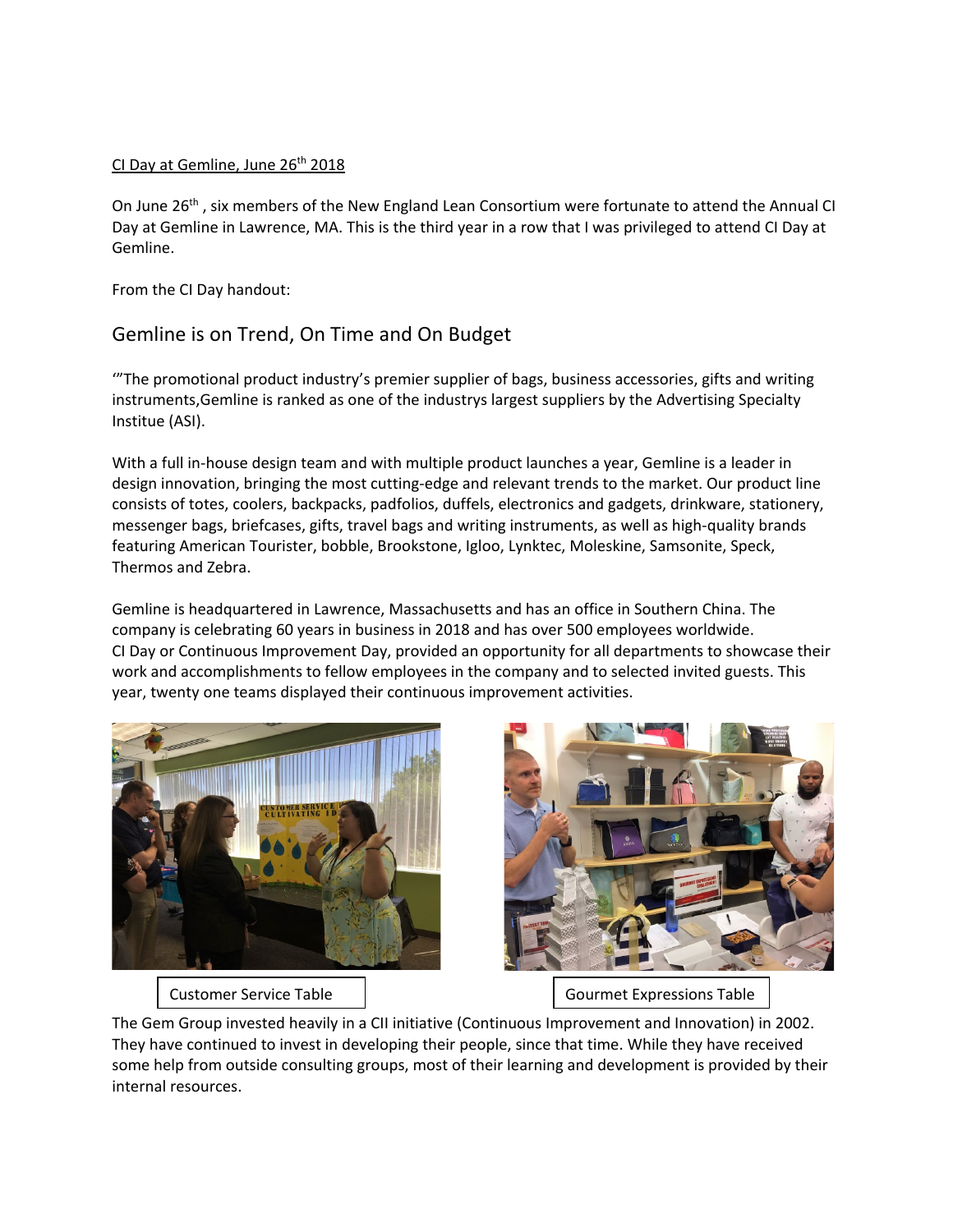As with may organizations that are working to create a culture of continuous improvement, Gemline's initial successes began in their Operations areas. Those early successes were visible and impactful enough to give them a peek into other possibilities. By 2010 all departments in both the Operations and Administrative areas were actively participating in continuous improvement initiatives. Today everyone in every department contributes to the company's goal of implementing an average of 50 ideas per person.



Melissa Carvalho of E. A. Dion at the Art Dept. Table



Bob Bilodeau of Singular Manufacturing at the Design Table

After many successes, along with many failures and well over 10,000 hours of training and development, and hundreds of thousands of dollars invested, Gemline is a much improved organization with many active and engaged associates. Gemline is an organization where everyone, every day, looks to improve their work for Gemline's customers.

One of the most important tools for idea generation is KATA. This is also called Toyota Kata, or in Gemline's case, the improvement Kata, which is a structured way to create a culture of continuous learning and improvement at all levels. It is an organization's daily habits or routines forming its "muscle memory" for continuous learning and improvements. The daily habits/routines help companies strive towards their vision, in small focused experiments.

The Improvement Kata forms the continuous improvement habits of the method. The Improvement Kata guides the learners, the teams, through a four-step process focused on learning and improving their way of working.

The purpose of the Improvement Kata is to learn more about the organization's processes and building the organization's understanding of how work works. With this understanding and ability to learn, the organization can improve their way of working, in small focused experiments.

The Improvement Kata has four stages: Understand the Direction, Grasp the Current Condition, Establish the Next Target Condition and PDCA toward the Target Condition.